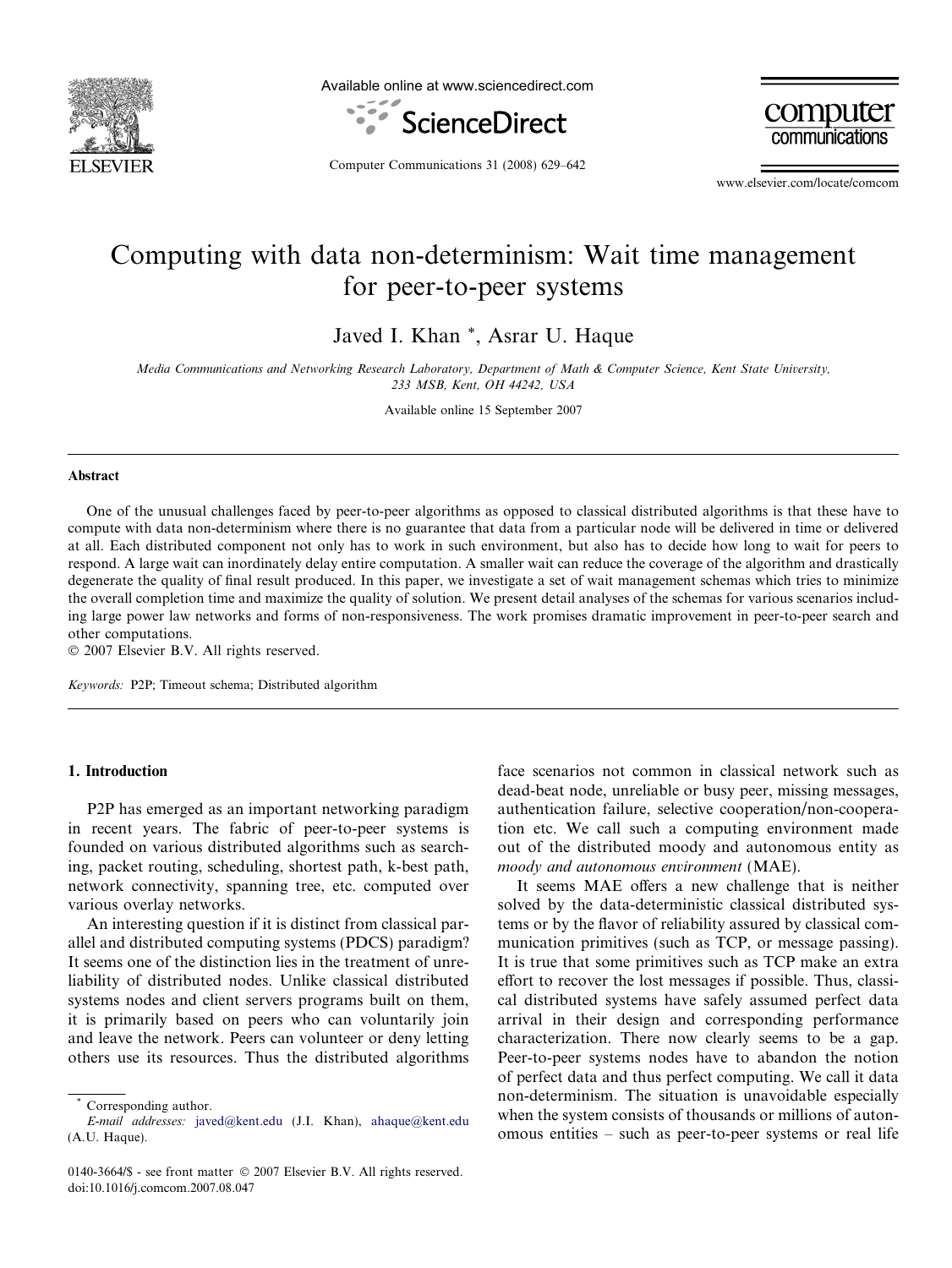social systems. It gives rise to some interesting new problems. What if even after the recovery effort the communication returns unsuccessfully? Currently, each individual algorithm needs to be separately programmed how an entity in MAE would proceed if the network (such as TCP or UDP) does not return the value for which it has been waiting for. A data-deterministic algorithm can be quite efficient in a classical distributed system environment but it can have drastically reduced performance (or even may not work at all) – when faced with a MAE.

The distributed component in MAE needs to decide some new issues such as how long it should wait for data in a particular step? If it waits longer whether the solution provided by the algorithm will improve or not? It has to address how the quality of solution would be affected if some peers use data offered by some other peers received from previous exploration of the network. Painstakingly, each of the distributed algorithms needs to be custom built for the solutions to moodiness'. In this paper, we study several strategies for wait management in a peer-to-peer system so that distributed algorithms (such as search or any other computation) can effectively operate on MAE environment in non-data deterministic situation.

Before we present our schemas, we provide a brief glimpse into related works. There are few interesting works on advanced timer in multi-way communication. For example, Network Weather Service [\[1\]](#page--1-0) – a Grid performance data management and forecasting service, is used to forecast timeouts. A RTO (retransmission timeout) selection has been proposed in [\[2\]](#page--1-0) for multimedia to achieve the optimal trade-off between the error probability and the rate cost in order to maximize throughput. Timeout strategy has been proposed associating costs for waiting time and retransmission attempts [\[3\]](#page--1-0) where the optimal timeout value is calculated by minimizing the overall expected cost. DTRM (Deterministic Timeouts for Reliable Multicast) is used to avoid negative feedback explosion [\[4\].](#page--1-0) DTRM ensures that retransmission caused by only one NACK from a receiver belonging to a sub-tree arrives early enough so that the timers do not expire in the other receivers in that sub-tree. Each node in a peer-to-peer system participates in a form of programmable multicast. In active network literature such concept of aggregation has been studied in [\[17\]](#page--1-0) to merge collected feedback in multicast application called concast. Wolf and Choi [\[18\]](#page--1-0) proposed an aggregation algorithm similar to concast with the provision of detecting packet loss and avoidance of indefinite waiting. However, anyone is yet to address the problem of multi-stage multi-way wait optimization. In a previous work [\[21\],](#page--1-0) we addressed a non-equal timer scheme for dynamic polling in active routers.

Some of the schemas in this paper assume that the nodes have knowledge of the link delay. There has been relatively more works [\[5–9\]](#page--1-0) on statistical estimation of network tomography. Techniques has been shown to closely estimates network-internal characteristics including delay distribution, loss, and delay variance by correlating end-toend measurements for multicast tree. Earlier network tomography research focuses on multicast routing only whereas the bulk of the traffic is uni-cast. This has been recently complemented by estimating delay distribution by employing uni-cast, end-to-end measurement of back to back packets [\[10–12\]](#page--1-0). Comparison has been done between direct (using ICMP timestamp) and indirect (based on end-to-end measurements) estimates [\[13\]](#page--1-0). An algebraic approach to determine link delay between sites where tracers cannot be placed has been given in [\[14\]](#page--1-0). The tracers [\[14\]](#page--1-0) collect data from a network by using *ping* and *traceroute*. "Cing" [\[15\]](#page--1-0) has been proposed to measure network-internal delays by using ICMP timestamp. Overall, it seems this internet delay estimation is a relatively matured area and few commercial services are also now available.

Instead of presenting our result with respect to any specific peer-to-peer system, we formalize the analyses based on a reference model of peer-to-peer systems. We have simulated the reference-model running on large power law networks. We provide analysis showing the performance of various timer management schemas for non-data deterministic communication that can be employed to control the quality of result vs. completion time in the phases of peerto-peer fabric algorithms. The paper is arranged as follows. We introduce the reference model in Section 2. We briefly discuss how the non-data deterministic fabric algorithm can be mapped to the reference model in Section [3](#page--1-0). The studied timer schemas are discussed in Sections [4](#page--1-0) and [5](#page--1-0). Finally, their performance simulation results are provided in Sections [6](#page--1-0) and [7](#page--1-0).

### 2. Reference model

The reference model has nodes, sessions, and a session specific overlay network. It also has a set of message primitives and program components. Each peer in this reference model is called a node. Algorithms in a peer-to-peer group communication work via sessions. Any node may initiate a session. Other nodes propagate and respond through a set of formal group messaging schemas that propagates via the peer's overlay network. A session consists of one or more phases. A peer may take one of the three roles during a phase: session initiator, synthesizer, or terminal. The initiator starts the phase by sending the first message of a session. A synthesizer processes and propagates the messages. A *terminal* is a leaf node. Upon receiving a message, it returns a synthesized message and initiates the return trip of information, which also flows back towards the initiator while each synthesizer peer locally processes (synthesizes) and then propagates the information upstream. The general computability of a peer-particularly the ability to process messages in their own way is modeled by a set of six-program components (to be described shortly).

To model various patterns of peer communication the reference model identifies three types of messages: request,